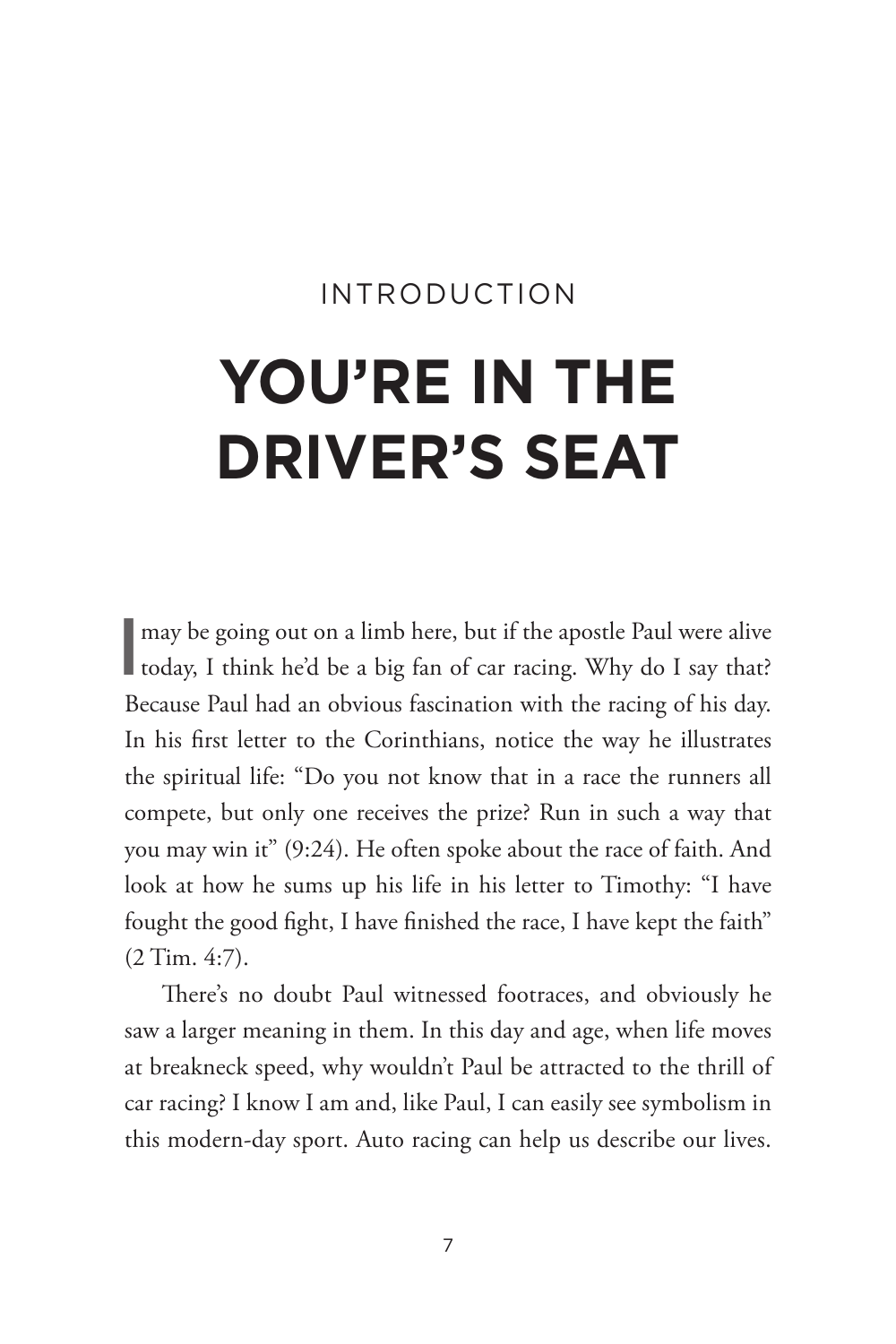## Take the Flag

One day we will cross a finish line. The engines will stop. But what are we racing for? The aim of this book is to help us think about that question.

I didn't start out as a car-racing fan. I was five years old, growing up in North Carolina, when I went to my first race with a friend whose dad was a big fan. All I remember of that experience was clamping my hands over my ears, trying to block out the roar of the engines, and then having a headache that lasted three days. Not exactly the way to make a kid fall in love with the sport.

Yet all that has changed since I've served churches in the two biggest auto-racing cities in America: Mooresville, North Carolina, and now Indianapolis, Indiana. Mooresville is about thirty miles north of Charlotte, which most people consider the home of the National Association for Stock Car Auto Racing—of course more popularly known as NASCAR. Yet Mooresville is where most of the NASCAR race teams locate their garages and offices, and many drivers live in the surrounding area of beautiful Lake Norman. A Mooresville water tower declares it's "Race City USA!"

During my time there I got to know drivers, team owners, and people involved with various aspects of racing, such as crew teams, mechanics, and suppliers of car and engine parts. I learned more about stock-car racing and began attending races. From Mooresville I moved to Indianapolis, which, of course, is known for one of the biggest racing events in the world, the Indy 500.

It's easy to tell the difference between IndyCars and stock cars. IndyCar features open-wheel racing; their wheels extend outside the car body. The wheels on stock cars are located under the fenders.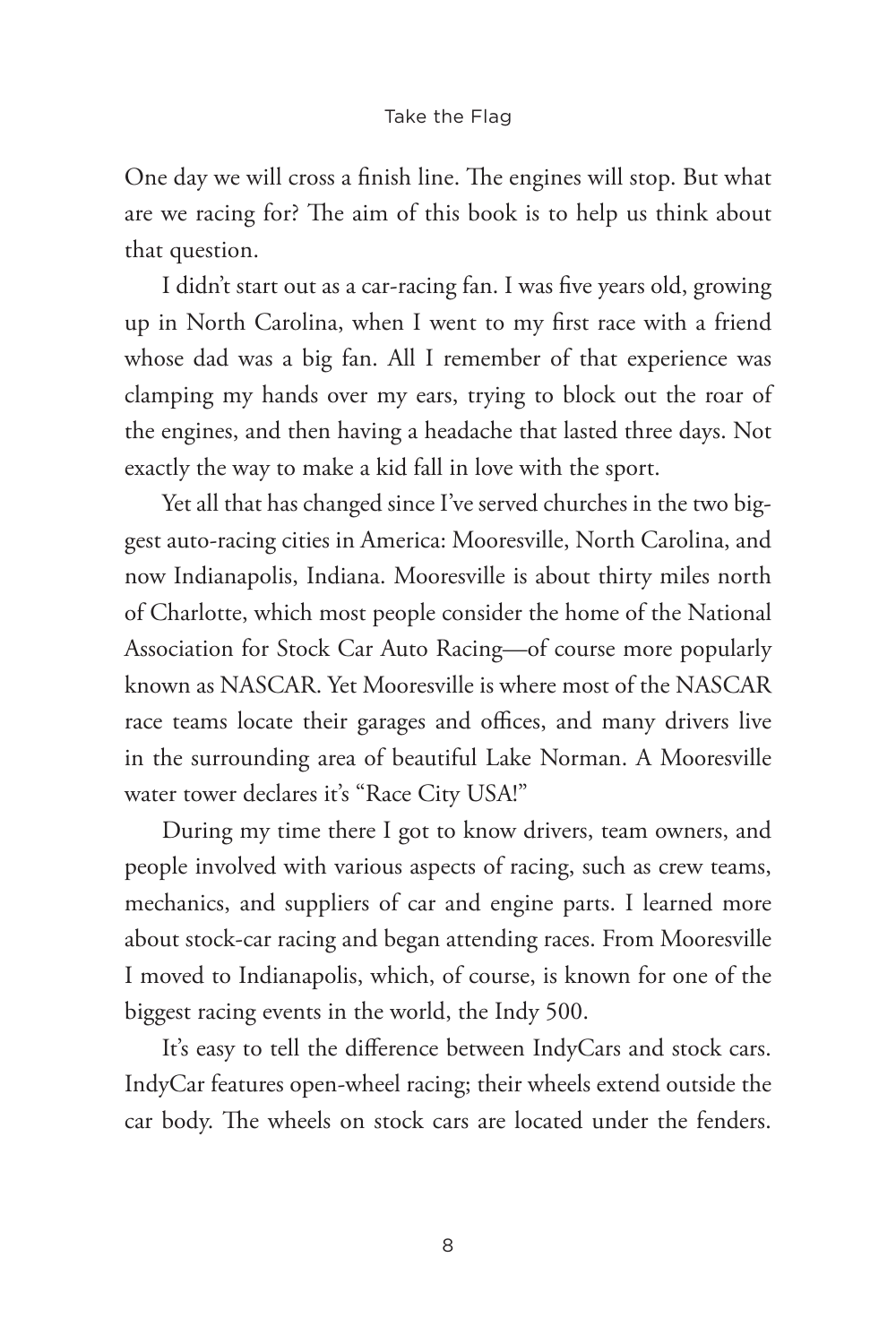IndyCars go significantly faster than stock cars because of their light weight and low-to-the-ground design.

There's lighthearted jesting between fans of the two series. After I moved to Indianapolis, a new friend gave me a greeting card that depicted two guys in ball caps and overalls standing by a shiny automobile. Below it was the caption, "Ever wonder how NASCAR got its name?" Inside the card one fellow says to the other, "That's a nasss car. Yep, that's a real nas-car." I got a good chuckle out of my friend when I read it aloud with my own Southern drawl.

Over the years I've grown in my appreciation for car racing and all the traditions that go with it. One that especially intrigues me is the sport's use of flags to send signals to the drivers. It's amazing to think that, for all the sophisticated engineering that goes into today's cars, the racing world still sticks with this age-old form of communication. The use of flags in competition can be traced to bicycle racing in France in the 1860s, and they became a common sight when car racing was born in the 1890s.

Historians have tried unsuccessfully to trace the origins of racing's most famous flag, the checkered flag, but they speculate that perhaps someone improvised with a checkered tablecloth to signal the end of a race. Other flags eventually came along to send different messages to the drivers: start, yield, caution delay, disqualification, final lap. However the use of flags began, they're obviously practical. Early racing, especially, was a dusty affair, so drivers could see the flags through the haze. Flags also speak boldly amid the deafening noise of the race.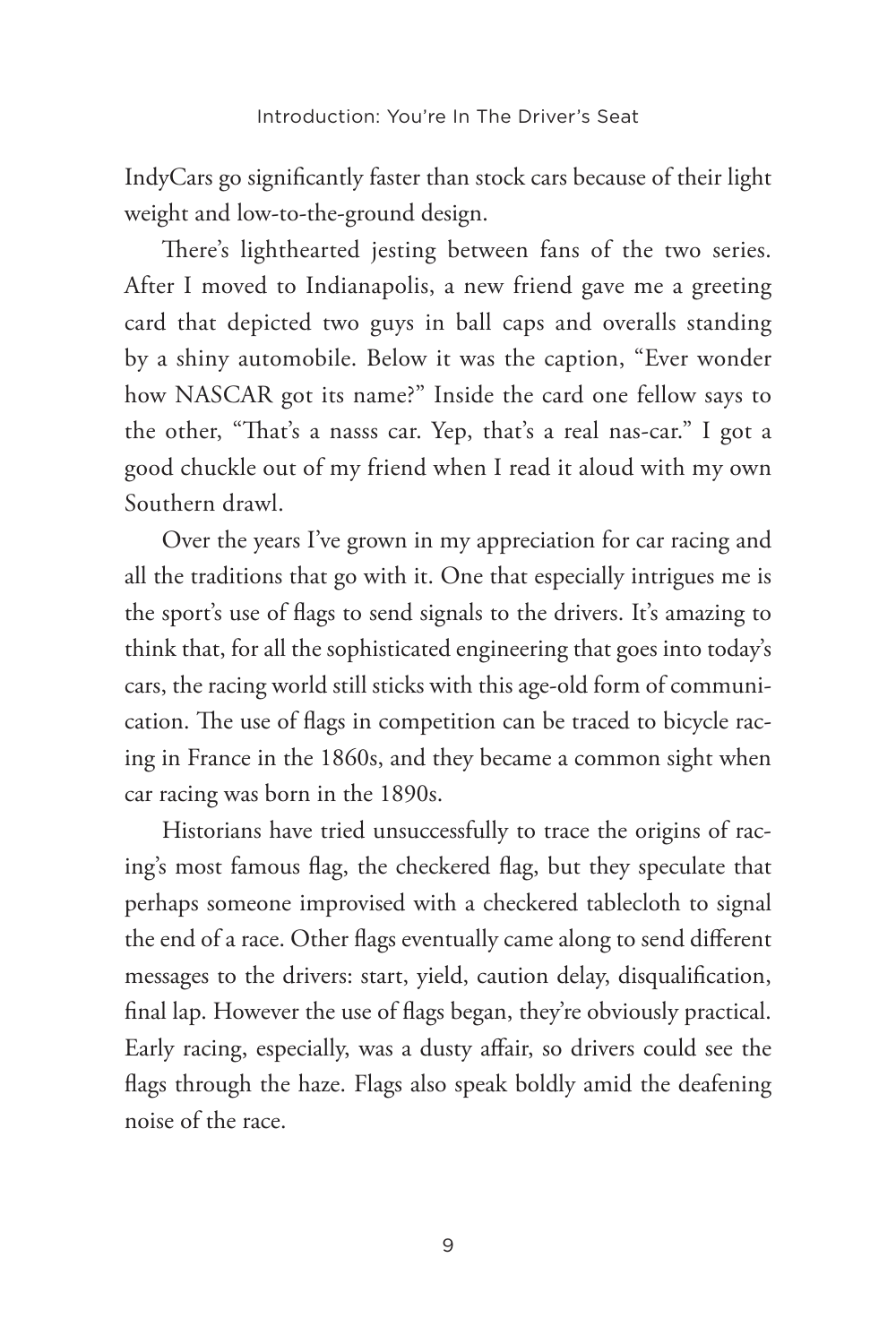It's no giant leap to garner greater understandings from this symbolic form of communication. God too is signaling to us amid the bustle and noise of our fast-paced lives. As I reflected on the racing flags, I began to see how their messages correspond to the important moments in our spiritual lives as God seeks our attention. And so in this book I will be using the flags of car racing as a jumping-off point to discuss different aspects of faith:

The Green Flag (start): How do we start our journey of faith?

The Yellow Flag (caution): Our life decisions can put us in peril on our journeys. How do we learn to heed God's cautions along the way?

The Blue Flag (yield): All of us may run our own race, but it's also essential that we respect others. How does God help us focus on other people's needs?

The Red Flag (delay): When life throws us unexpected and unwanted interruptions, how does God help us get the most out of these stops?

**The Black Flag (disqualification):** What happens when our own violations take us out of the race, and how does God help us get back in?

The White Flag (final lap): As we head to the finish line, how do we steer according to God's will?

**Te Checkered Flag (victory):** If we persevere—navigating the hazards, managing the pit stops—then victory is ours. But how does God want us to experience victory?

If you are a racing fan, I hope this book will give you new appreciation for your race of faith. Even if you are not a race fan, I hope you find relevance in the meaning behind the symbolism.